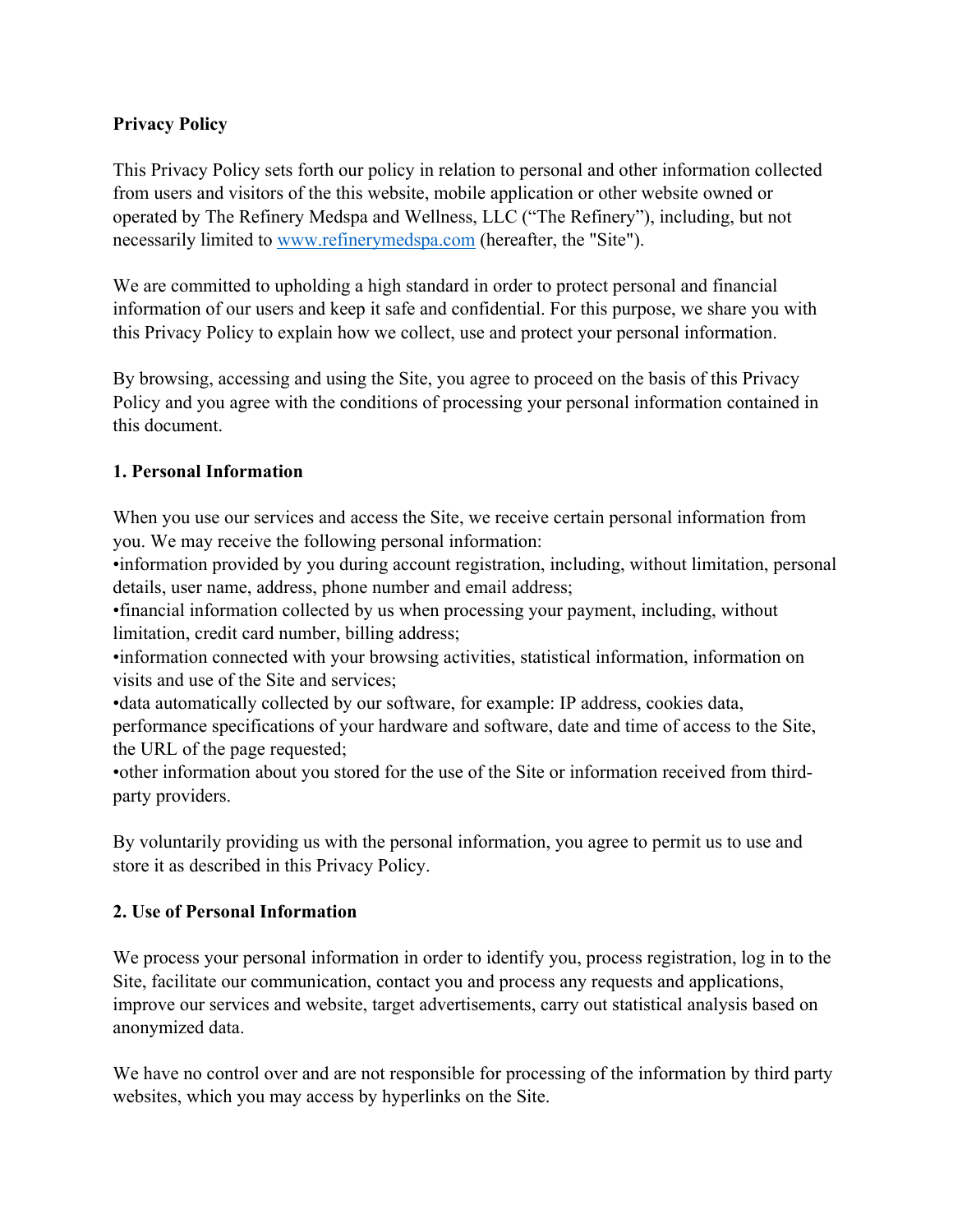## **3. Cookies**

Like many websites, we use "cookies". A cookie is a small data file that we transfer to your device to enable our systems to recognize your device and to provide certain features. These data files may be cookies, pixel tags, e-tags, "Flash cookies", or other local storage provided by your browser or associated applications ("cookies").

Cookies allow your browsing choices to be remembered and make you recognized when you return to the Site. We also use cookies to ensure that the Site works properly, to provide customized services, to target advertising displayed to you, for statistical and research purposes and to improve our services.

You may change your web browser's settings to stop accepting cookies, to enable your browser to notify you when you receive new cookies, or to prompt you before accepting a cookie from a website you visit. However, because cookies allow you to take advantage of some of our essential features, we recommend that you leave them turned on. For instance, if you block or otherwise reject our cookies, you may not be able to use the Site or services entirely.

#### **4. Advertisement**

We use services of Service Providers, including Google. Such Service Providers use cookies to serve ads based on a user's prior visits to the Site. Google's use of the DoubleClick cookie enables it and its partners to serve ads to users based on your visit to our Site and/or other sites on the Internet. Users may opt out of the use of the DoubleClick cookie for interest-based advertising by visiting Ads Settings at Google page. You may also opt out of a third-party vendor's use of cookies for interest-based advertising by visiting aboutads.info.

We may also use services of the third-party vendors and ad networks serving ads on our Site. You may visit those websites to opt out of the use of cookies for interest-based advertising (if the vendor or ad network offers this capability). Alternatively, you can opt out of some third-party vendor's use of cookies for interest-based advertising by visiting aboutads.info.

When using our Site and Services, you consent to the storing and accessing of cookies or other information on your device where such activity occurs in connection with our Site and Services.

#### **5. Google Analytics**

We may use Google Analytics software which places cookies on a user's device to provide us the aggregated usage of data of the Site. Google Analytics uses first-party cookies to track user interactions. Analytical cookies allow us to count the number of users to the Site, and to see how users move around the Site when they are using it. This helps us to improve the quality of the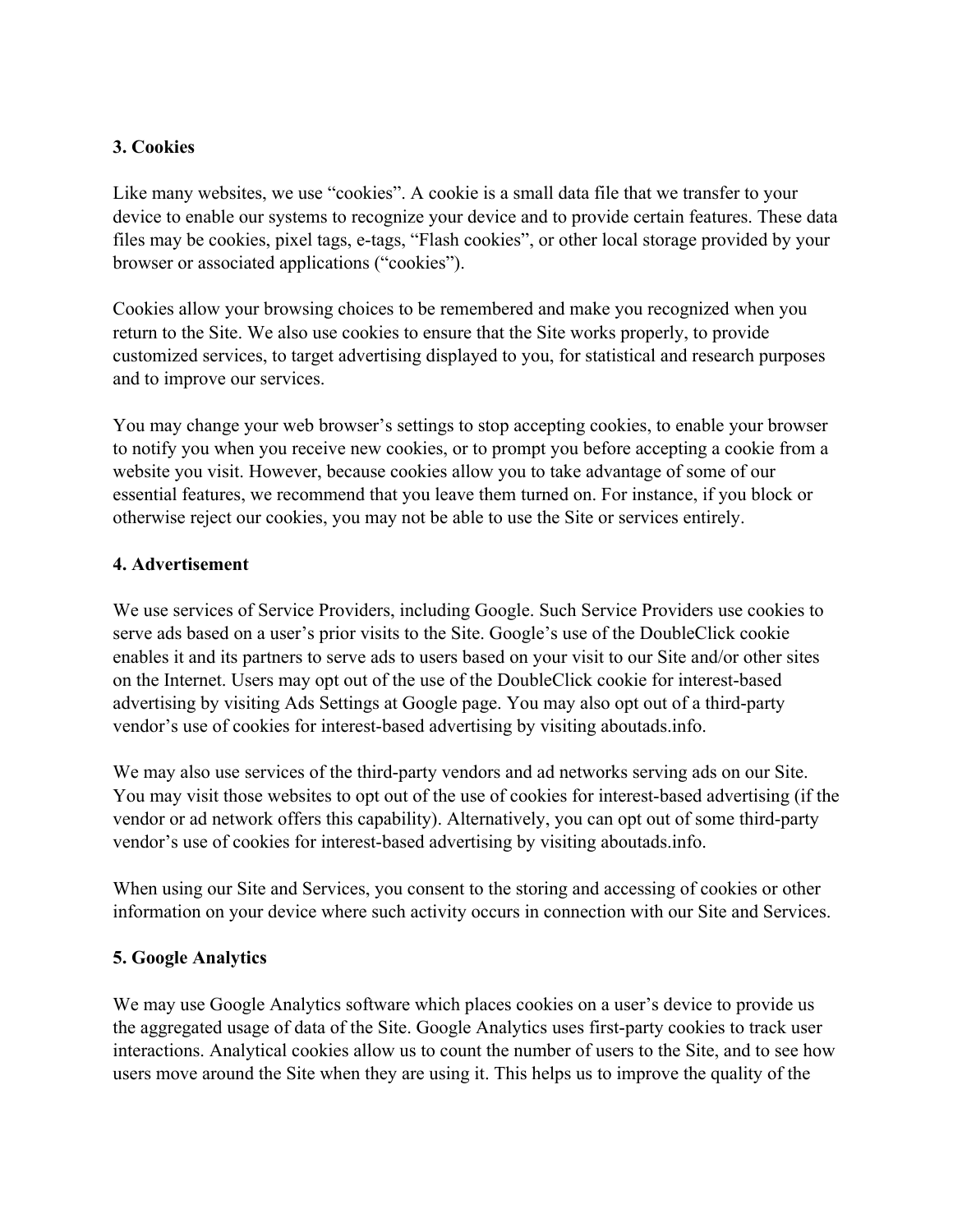delivery of our materials. No personal data is collected or retained by means of the cookies used to generate this statistical information.

As a user you can prevent Google Analytics collecting traffic log data. To provide website users with more choice on how their data is collected Google Analytics has developed the Google Analytics Opt-out Browser Add-on. The add-on communicates with the Google Analytics JavaScript (ga.js) to indicate that information about the Site visit should not be sent to Google Analytics. If you want to opt out, download and install the add-on for your current web browser, which is available at http://tools.google.com/dlpage/gaoptout and enables a user to opt out. The Google Analytics Opt-out Browser Add-on is available for Internet Explorer, Google Chrome, Mozilla Firefox, Apple Safari and Opera.

# **6. Remarketing**

We may use remarketing or similar audiences feature in Google AdWords and other third-party websites which allow us to reach people who previously visited our Site and match the right people with the right message. You may opt out of Google's remarketing at https://www.google.com/settings/u/0/ads/authenticated.

# **7. Protection of the Personal Information**

The protection of the personal information and your privacy is important to us. We do not disclose the personal information to any third parties except for our service providers engaged by us to perform some functions on our behalf, including, but not limited to, data entry, database management, promotions, products and services alerts, membership authentication and verification services, analyzing data, providing marketing assistance, providing search results and links, payment extension services, processing credit card payments, and providing user service (the "Service Providers"). These Service Providers are under a duty of confidentiality to us and are only permitted to use the personal information in connection with their functions and not for their own purposes. When processing payments, the Service Providers are solely responsible for security of your payments. Such Service Providers, including, without limitation, PayPal and Stripe, may have their own terms of use, and privacy policies which regulate your use their tools and features.

We may disclose the personal information to a third-party in order to protect, establish, or exercise our legal rights or defend against legal claims, or when we believe in good faith that such disclosure is necessary to comply with the law, prevent imminent physical harm or financial loss, or investigate, prevent, or take action regarding illegal activities, suspected fraud, threats to our property, or violations of applicable law.

You understand that the personal information is available and accessible by our employees who we believe reasonably need to come into contact with that information to provide services or to deliver products to you or in order to do their jobs.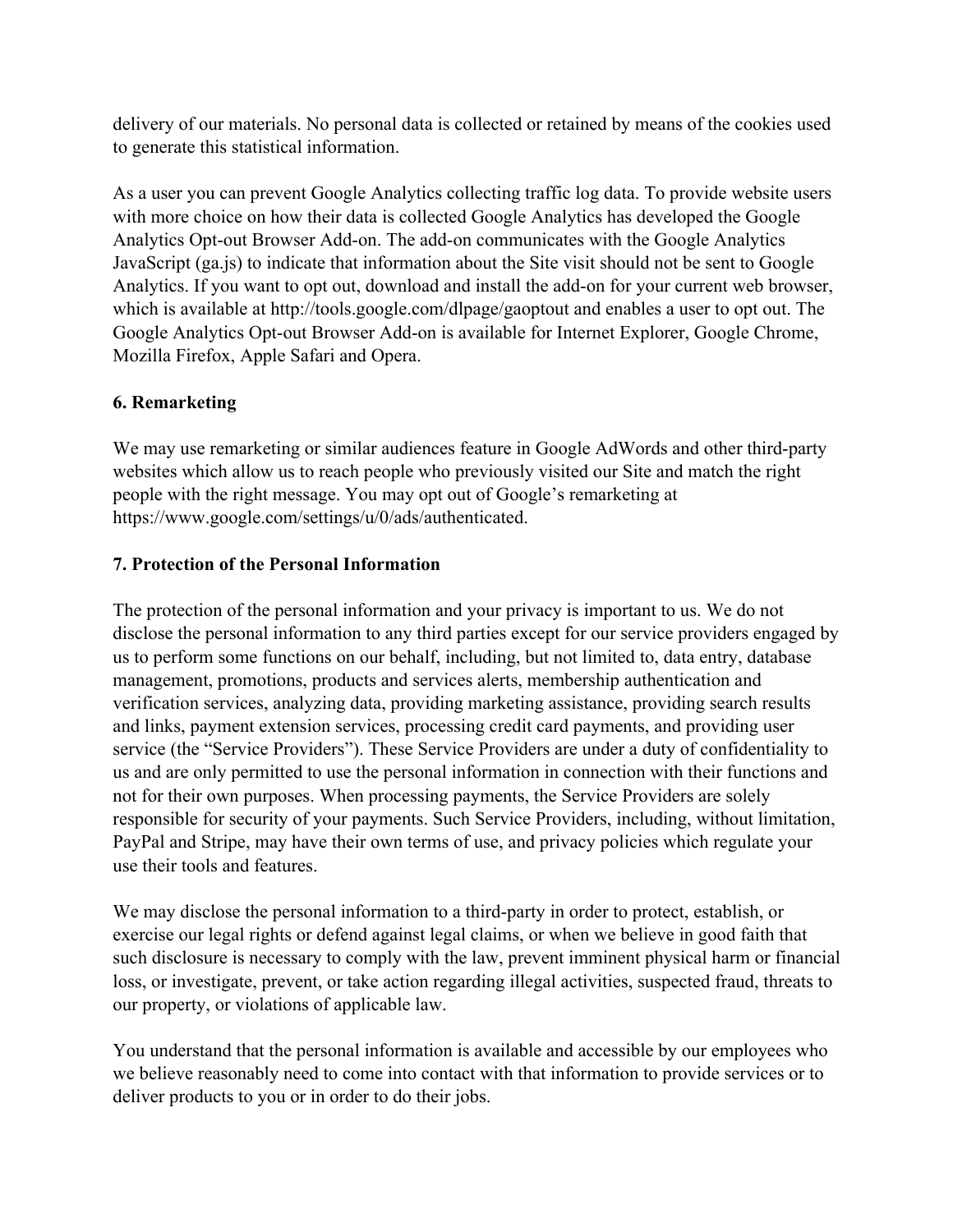This Privacy Policy does not apply to the practices of third-parties that we do not own or control, or individuals that we do not employ or manage. This includes any third-parties whose websites may be referenced in the Site, and those that Site includes links to. You are encouraged to read the terms of use and privacy policies of any such third-party sites. We are not responsible in any way, for your use of such third-party sites.

Keep your usernames/passwords secure and do not allow anyone else to use your usernames/passwords to access the Site. You agree to immediately notify The Refinery of any unauthorized use of your account. The Refinery is not responsible for any loss that results from the unauthorized use of your username/password, with or without your knowledge.

## **8. Security**

The security of the personal information is important to us. We use certain technologies to secure sensitive information (such as credit card numbers). We follow generally accepted industry standards to protect your personal information, both during transmission and once we receive it.

However, no method of transmission over the Internet, or method of electronic storage, is completely secure. Therefore, while we strive to use commercially acceptable means to protect your personal information, we cannot guarantee its absolute security.

#### **9. Confidentiality**

You shall be responsible for security of its account and personal information. If you register on the Site, you shall keep your account and password confidential. You shall be responsible for any activities that happen on or through your account. Any actions in or with the Site performed through your account shall be considered done by you.

You shall promptly inform us of any instances of unauthorized (not allowed by you) access to your account and/or any breach (alleged breach) of confidentiality. For security reasons, you shall securely log out after completing each session. We shall not be responsible for any potential loss or damage of information as well as any other consequences appearing as a result of failure by you to comply with this part of the Privacy Policy.

#### **10. Accurate Information**

You are responsible for maintaining the accuracy and completeness of your personal information. You shall inform us in relation to any changes to your personal information.

# **11. User's Rights and Obligations**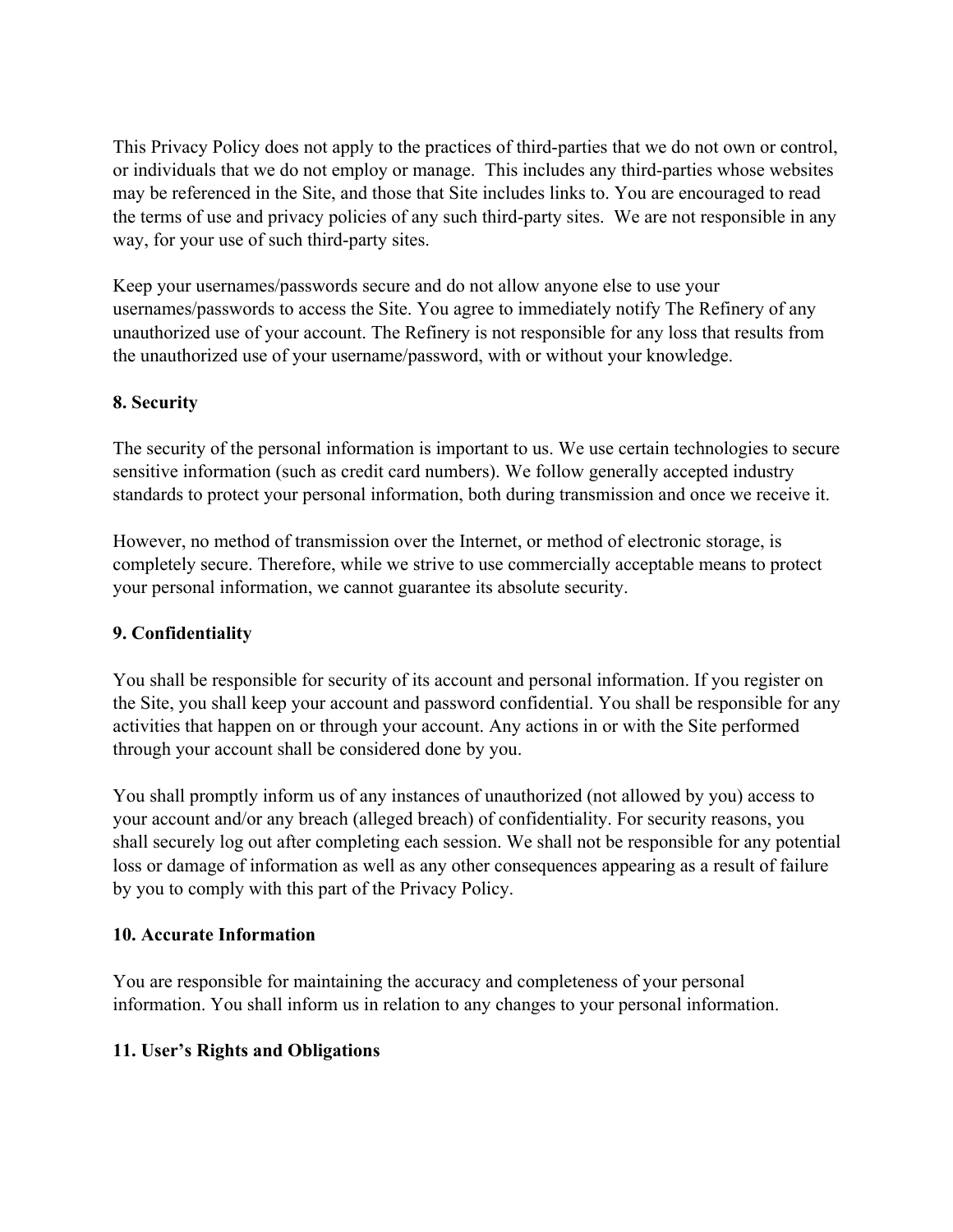Under the applicable laws, you may have the right to access to your personal information held by us and to request certain user's personal information to be corrected, edited and removed.

# **12. Minors**

Our services are not targeted to minors (those under the age of 13) and we do not intend to sell our products to minors. However, we have no way of distinguishing the age of individuals who access the Site. If a minor has provided us with personal information, you should immediately contact us in writing.

# **13. Data Retention**

We retain your personal information for as long as it is necessary, or your user's account is active or as needed to provide you with the services on the Site. If you no longer want us to use your personal information to provide you with the services, you may close your account. However, we may retain and use your personal information as necessary to comply with our legal obligations, resolve disputes and enforce our agreement.

# **14. Notifications**

From time to time we may send you messages that are service-related and required for our users, including newsletters and other alerts. We may also send you email relating to your personal transactions, about special promotions, featured investments and other news of the Site and services. We may also send you news and updates about changes to the Site and services. Such messages may be sent internally, by email or by push notifications. You may choose to subscribe or unsubscribe from such contact at any time.

# **15. Modifications to the Privacy Policy**

We may revise the Privacy Policy at any time and in our sole discretion by posting the relevant revised Privacy Policy on the Site. By continuing to use the Site and services, you agree to be bound by the revised Privacy Policy.

# **16. For Users Who Reside in the European Union.**

If you live in a EU nation, when using the Site and submitting personal data to us, you may have certain rights under the General Data Protection Regulation (GDPR) and other laws. Depending on the legal basis for processing your PD, you may have some or all of the following rights:

The right to be informed: You have the right to be informed about the personal data we collect from you, and how we process it.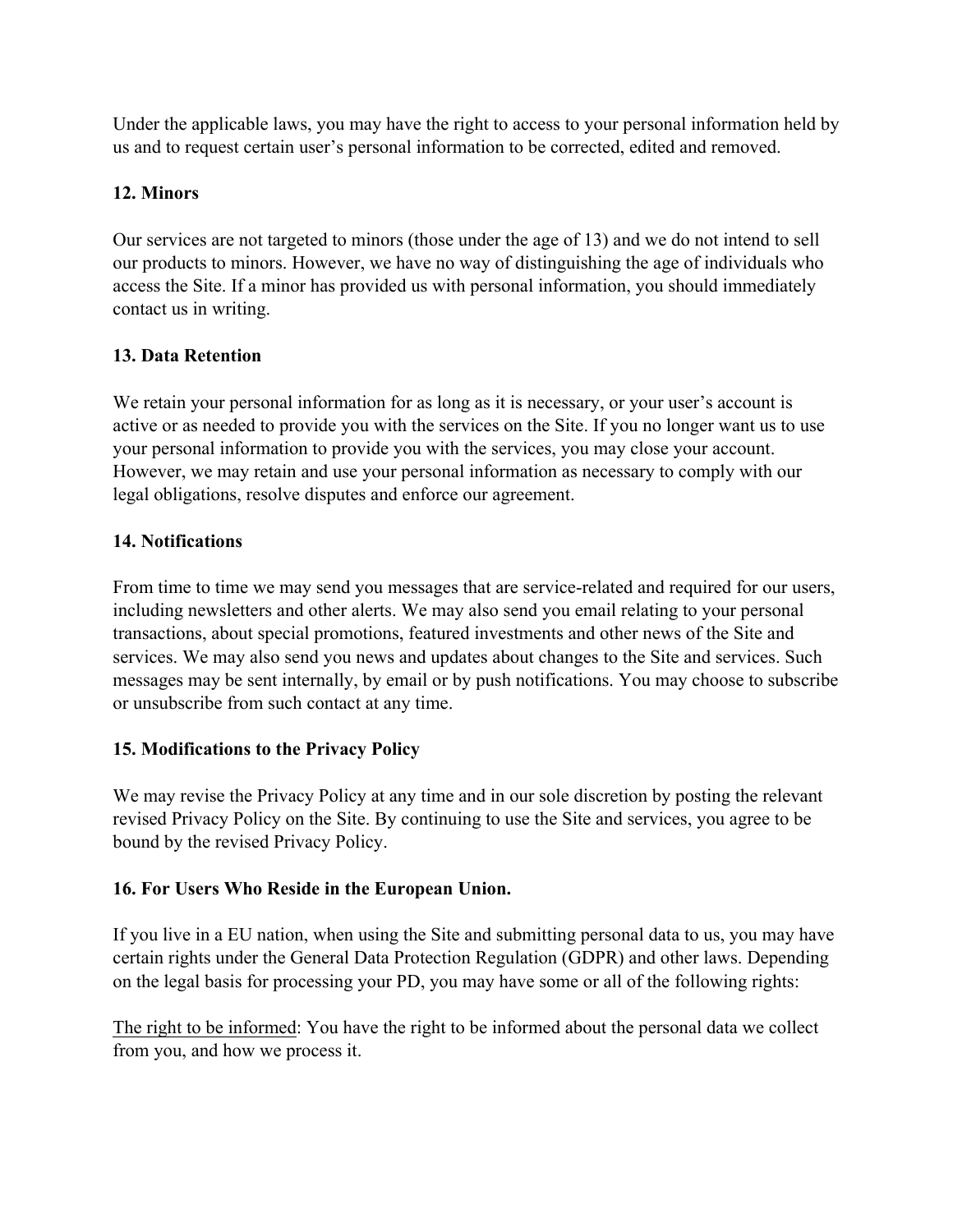The right of access: You have the right to get confirmation that your personal data is being processed and have the ability to access your personal data.

The right to rectification: You have the right to have your personal data corrected if it is inaccurate or incomplete.

The right to erasure (right to be forgotten): You have the right to request the removal or deletion of your personal data if there is no compelling reason for us to continue processing it.

The right to restrict processing: You have a right to 'block' or restrict the processing of your personal data. When your personal data is restricted, we are permitted to store your data, but not to process it further.

The right to data portability: You have the right to request and get your personal data that you provided to us and use it for your own purposes. We will provide your data to you within 30 days of your request. To request your personal data, please contact us at the email address listed in Contact Us, below.

The right to object: You have the right to object to us processing your personal data for the following reasons:

- Processing was based on legitimate interests or the performance of a task in the public interest/exercise of official authority (including profiling);
- Direct marketing (including profiling); and
- Processing for purposes of scientific/historical research and statistics.
- Rights in relation to automated decision-making and profiling.

Automated individual decision-making and profiling: You will have the right not to be subject to a decision based solely on automated processing, including profiling, which produces legal effects concerning you or similarly significantly affects you.

Filing a Complaint with Authorities: You have the right to file a complaint with supervisory authorities if your information has not been processed in compliance with the General Data Protection Regulation. If the supervisory authorities fail to address your complaint properly, you may have the right to a judicial remedy.

# **17. Contact Us**